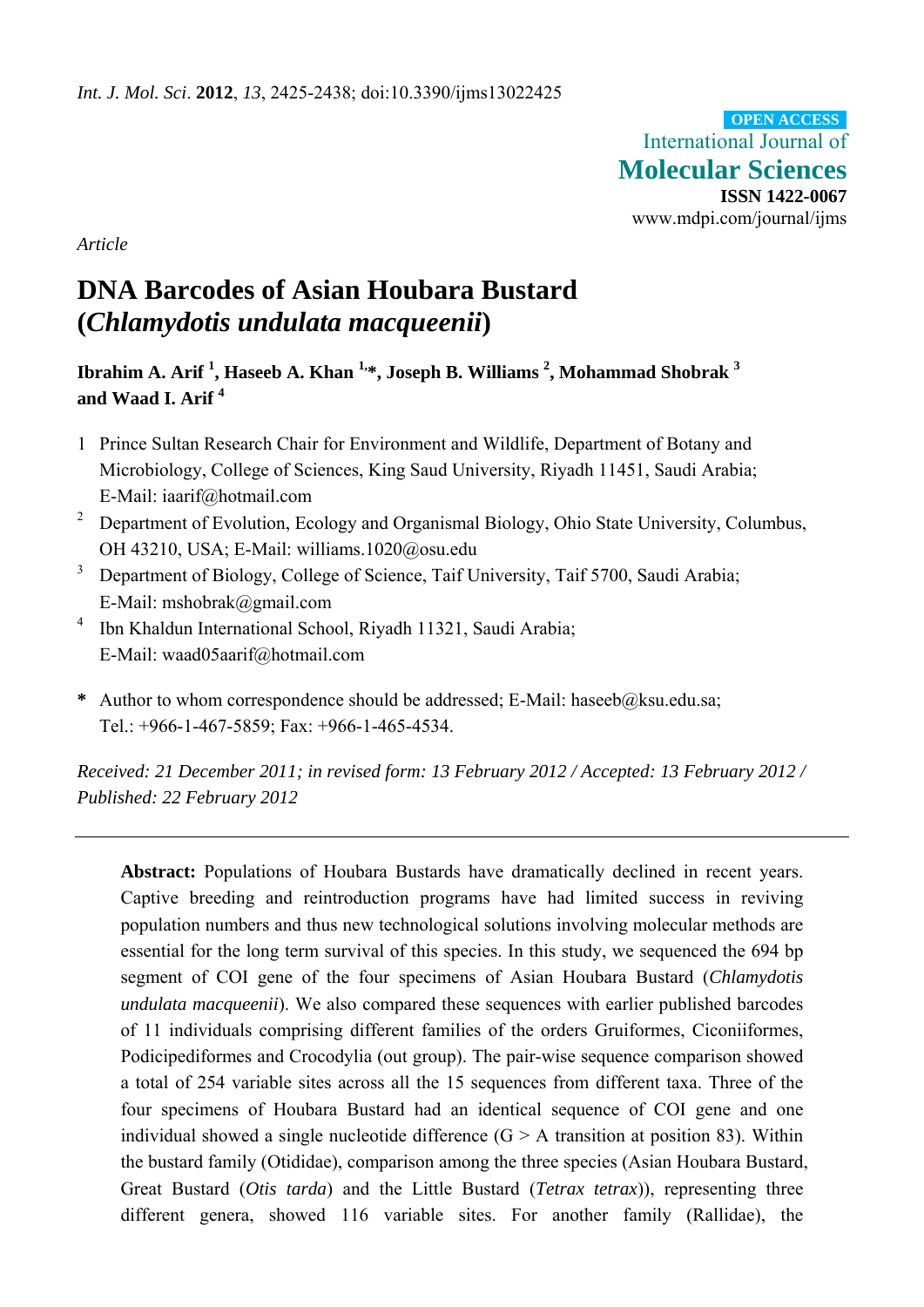intra-family variable sites among the individuals of four different genera were found to be 146. The COI genetic distances among the 15 individuals varied from 0.000 to 0.431. Phylogenetic analysis using 619 bp nucleotide segment of COI clearly discriminated all the species representing different genera, families and orders. All the four specimens of Houbara Bustard formed a single clade and are clearly separated from other two individuals of the same family (*Otis tarda* and *Tetrax tetrax*). The nucleotide sequence of partial segment of COI gene effectively discriminated the closely related species. This is the first study reporting the barcodes of Houbara Bustard and would be helpful in future molecular studies, particularly for the conservation of this threatened bird in Saudi Arabia.

**Keywords:** DNA bar-coding; houbara bustard; cytochrome oxidase; gene sequencing; phylogenetics

# **1. Introduction**

Houbara Bustards (*Chlamydotis undulata*; Jacquin, 1784) are small to mid-sized birds, measuring 55–65 cm from beak to tail and with wingspans of 135–170 cm. Males weigh 1.15–2.4 kg and females 1–1.7 kg. Three subspecies of Houbara bustard have been recognized: *Chlamydotis undulata fuertaventurae*, resident in the Canary Islands; *Chlamydotis undulata undulata*, resident or locally dispersive in North Africa; and *Chlamydotis undulata macqueenii* (Figure 1), the Asiatic subspecies, resident in southern parts of its breeding range from the Arabian Peninsula across to the Indian subcontinent, but migratory in Central Asia [1]. Based on morphological evidence, some reports argue that the subspecies *C. u. macqueenii* should be considered as a full species, Macqueen's Bustard (*Chlamydotis macqueenii*). However, more extensive genetic studies are required before a unanimously acceptable taxonomic classification can be achieved. Houbara Bustards breed in deserts and other arid sandy areas. North African and Arabian populations may be sedentary or partially migratory, moving relatively short distances to find food; populations from Turkmenistan east to China are migratory, and winter in large numbers in India, Pakistan, Iran and parts of the Middle East.

**Figure 1.** Asian Houbara Bustard (*Chlamydotis undulata macqueenii*).

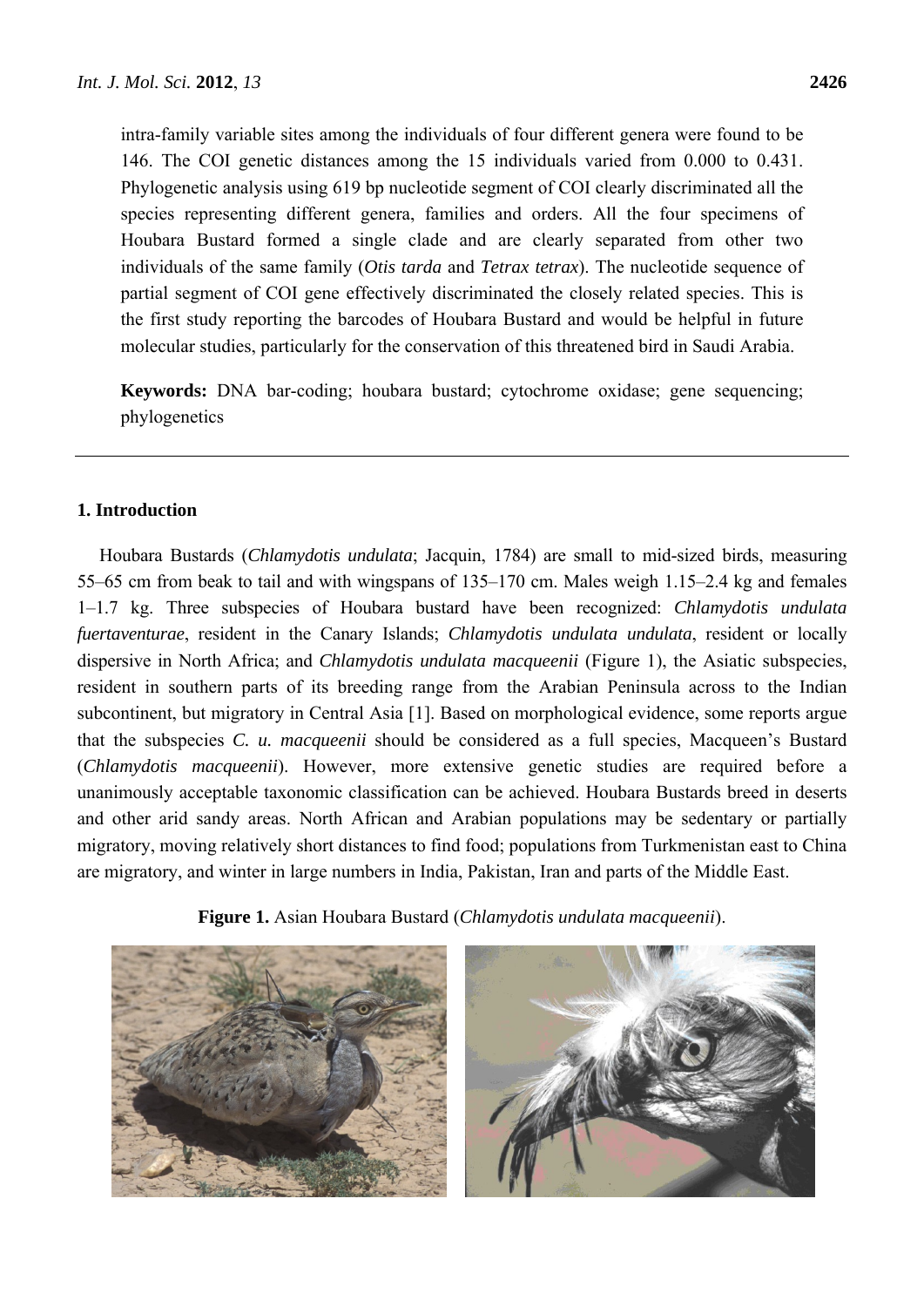Houbara Bustards have undergone rapid population declines over the last three decades as a result of widespread hunting and loss of habitat; they have been classified as "Vulnerable" by the International Union for Conservation of Nature (IUCN). It has been traditionally hunted by falconers throughout Arabic countries, resulting in a marked reduction of houbara populations in these regions, especially in Saudi Arabia [2]. The National Commission for Wildlife Conservation and Development (NCWCD) (now renamed the Saudi Wildlife Authority) in Saudi Arabia indicated its intention to draft an international agreement and management plan with the aim of consolidating efforts to conserve the houbara throughout its range [3]. Several conservation measures, including the establishment of protected areas, education of the public, restriction of hunting, captive breeding and reintroduction have been undertaken by NCWCD [3]. A critical review of the houbara program emphasized the need for field studies, public-awareness programs and international collaboration, in addition to captive-rearing and release [3]. The first re-introduction of captive-bred Houbara Bustard took place in 1992 in the Mahazat as-Sayd protected area in central Saudi Arabia with the support of the National Wildlife Research Center (NWRC) [4]. By the end of 2011, the total numbers of adult Houbara Bustards exclusively dedicated to the captive breeding program at NWRC were 629 (217 males and 412 females). However, captive breeding programs have had limited success in restoring population numbers and thus radical technological solutions involving molecular methods are essential for the long-term survival of the species [5]. Recent advances in conservation genetics and the emergence of molecular markers have shown potential as an aid for the success of captive breeding programs [6–9].

DNA barcoding using mitochondrial cytochrome oxidase subunit I (COI) sequences has the potential for discriminating closely-related species across diverse phyla in the animal kingdom [10,11]. Kerr *et al*. [12] have demonstrated that DNA barcoding can be effectively applied across the geographical and taxonomic expanse of bird species. Even a single DNA barcode has been suggested as a rapid tool to discover monophyletic lineages within a metapopulation that might represent undiscovered cryptic species [13]. For evaluating the discriminatory power of a barcode, it would be more appropriate for all members of a genus be examined, rather than a random sample of imprecisely defined close relatives, and taxa to be included from more than one geographic region [14]. In recent years, DNA barcoding has been utilized for species identification of birds from different regions of the world [12,15–19]. However, the barcodes of Saudi Arabian birds have been reported for only a few species [20,21].

In the present investigation, we have sequenced the 694 bp region of COI gene of Houbara Bustard and compared these sequences with previously published sequences of different species. We have established a genetic barcode for Houbara Bustards that can be used in the future for various purposes, such as species identification, molecular diversity analysis and conservation planning.

## **2. Results**

The nucleotide sequences of the mitochondrial COI gene segment (694 bp) from the four specimens of Houbara Bustard have been deposited in the GenBank with the accession numbers HQ168032 to HQ168035. Three of four of the specimens had an identical sequence of the COI gene, and one individual showed a single nucleotide difference  $(G > A)$  transition at position 83). Within the family of bustards (Otididae), comparison between the three species (Houbara Bustard, *Otis tarda* and *Tetrax tetrax*), representing three different genera, showed 116 variable sites (Figure 2). For another family (Rallidae),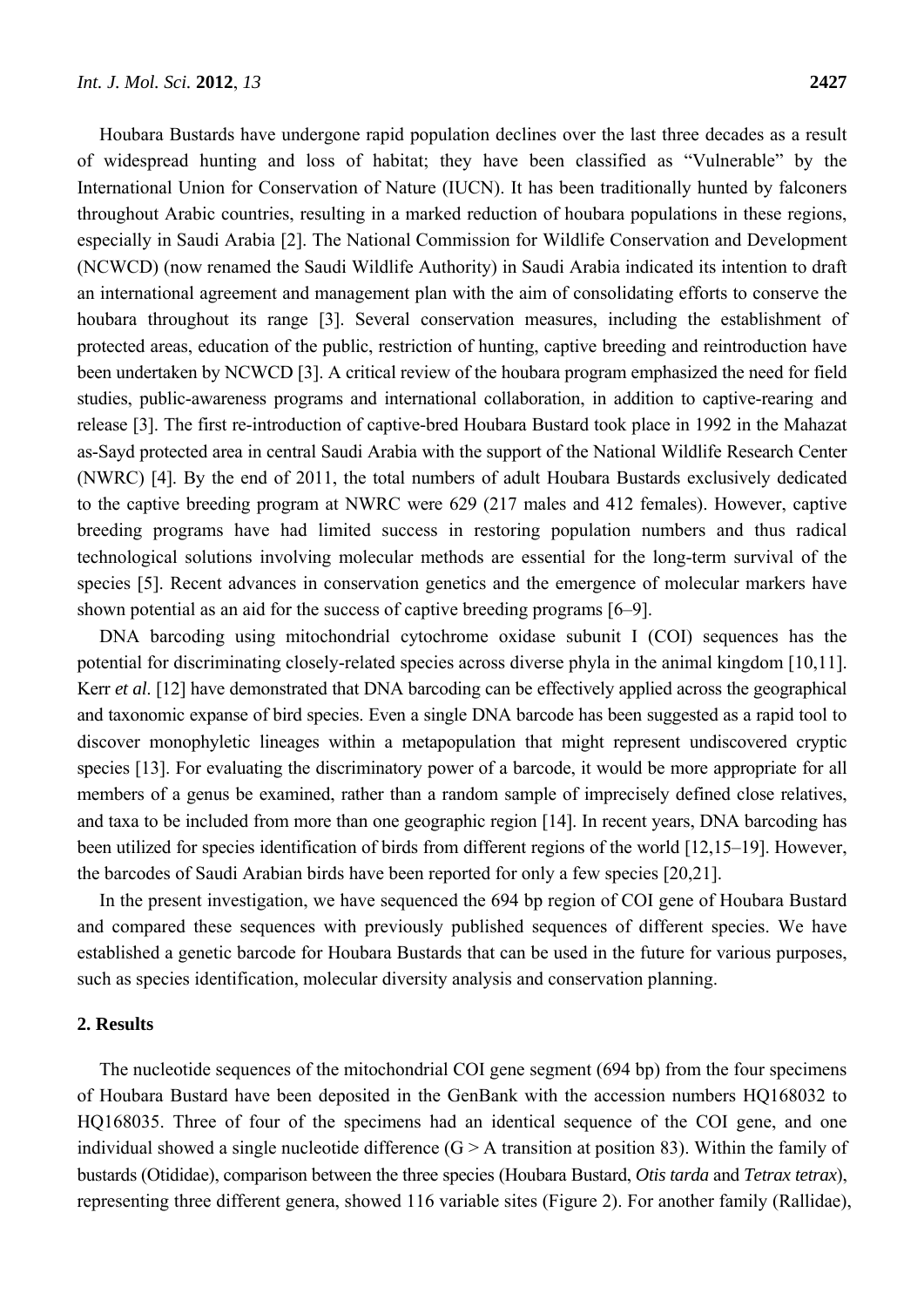the intra-family variable sites among the individuals of four different genera were found to be 146. Overall variable sites for the entire dataset of 15 individuals were 254 out of 700 total nucleotides (Figure 2). The COI genetic distances among the 15 individuals varied from 0.000 to 0.431 (Table 1).

| Sp.             | GA    | AG    | cc    | PG    | HB1   | HB2          | H <sub>B</sub> 3 | HB4          | <b>OT</b> | TT    | GC    | FA    | <b>PC</b> | RL    | <b>CA</b> |
|-----------------|-------|-------|-------|-------|-------|--------------|------------------|--------------|-----------|-------|-------|-------|-----------|-------|-----------|
| GA              |       | 68    | 68    | 76    | 81    | 81           | 81               | 82           | 83        | 78    | 87    | 91    | 82        | 90    | 124       |
| AG              | 0.131 |       | 73    | 77    | 97    | 97           | 97               | 98           | 100       | 93    | 97    | 99    | 100       | 104   | 124       |
| CC              | 0.133 | 0.145 |       | 70    | 74    | 74           | 74               | 75           | 89        | 84    | 90    | 86    | 82        | 87    | 129       |
| PG              | 0.154 | 0.155 | 0.139 |       | 74    | 74           | 74               | 75           | 86        | 94    | 89    | 83    | 94        | 82    | 124       |
| HB1             | 0.167 | 0.210 | 0.150 | 0.150 |       | $\mathbf{0}$ | $\mathbf{0}$     | $\mathbf{1}$ | 58        | 79    | 93    | 98    | 100       | 97    | 123       |
| HB <sub>2</sub> | 0.167 | 0.210 | 0.150 | 0.150 | 0.000 |              | $\mathbf{0}$     |              | 58        | 79    | 93    | 98    | 100       | 97    | 123       |
| HB3             | 0.167 | 0.210 | 0.150 | 0.150 | 0.000 | 0.000        |                  |              | 58        | 79    | 93    | 98    | 100       | 97    | 123       |
| HB4             | 0.169 | 0.213 | 0.152 | 0.152 | 0.002 | 0.002        | 0.002            |              | 59        | 80    | 94    | 99    | 101       | 98    | 124       |
| <b>OT</b>       | 0.170 | 0.218 | 0.189 | 0.180 | 0.106 | 0.106        | 0.106            | 0.108        |           | 78    | 95    | 96    | 98        | 98    | 131       |
| <b>TT</b>       | 0.159 | 0.200 | 0.175 | 0.202 | 0.156 | 0.156        | 0.156            | 0.158        | 0.153     |       | 97    | 97    | 90        | 96    | 124       |
| GC.             | 0.187 | 0.216 | 0.193 | 0.192 | 0.203 | 0.203        | 0.203            | 0.205        | 0.206     | 0.216 |       | 59    | 68        | 76    | 138       |
| FA              | 0.199 | 0.223 | 0.182 | 0.175 | 0.219 | 0.219        | 0.219            | 0.222        | 0.212     | 0.217 | 0.111 |       | 68        | 82    | 134       |
| PC              | 0.172 | 0.223 | 0.171 | 0.205 | 0.224 | 0.224        | 0.224            | 0.227        | 0.216     | 0.197 | 0.130 | 0.130 |           | 91    | 147       |
| RL              | 0.193 | 0.233 | 0.184 | 0.170 | 0.213 | 0.213        | 0.213            | 0.216        | 0.214     | 0.212 | 0.153 | 0.168 | 0.192     |       | 130       |
| CA.             | 0.312 | 0.315 | 0.340 | 0.316 | 0.310 | 0.310        | 0.310            | 0.313        | 0.336     | 0.309 | 0.383 | 0.368 | 0.431     | 0.342 |           |

**Table 1.** Distance matrix of pair-wise sequence comparisons.

The upper panel shows the actual number of variable sites. The lower panel shows the number of base substitutions per site using the maximum composite likelihood model. Abbreviations are: Sp. (Species name); GA (*Grus Americana*); AG (*Aramus guarauna*); CC (*Ciconia ciconia*); PG (*Podiceps grisegena*); HB (Houbara Bustard); OT (*Otis tarda*); TT (*Tetrax tetrax*); GC (*Gallinula chloropus*); FA (*Fulica Americana*); PC (*Porzana Carolina*); RL (*Rallus limicola*); CA (*Crocodylus acutus*).

Phylogenetic analysis using neighbor-joining (NJ) (Figure 3) and Bayesian (BA) (Figure 4) methods discriminated among the species representing different orders, genera and families. Both trees classified the taxa into three clusters (excluding the out group); one of these clusters (family Otididae) was identical in NJ and BA trees. *Tetrax tetrax* and *Otis tarda* of the same family (Otididae) grouped with Houbara Bustard in the same cluster; *Otis tarda* with 90.43% similarity (Table 2) was placed closest to the Houbara Bustard in both the trees. All four specimens of Houbara Bustard formed a single clade. In NJ tree, all four species of the family Rallidae (*Rallus limicola*, *Gallinula chloropus*, *Fulica americana*, and *Porzana carolina*) grouped in a separate cluster with high bootstrap support for differentiating each genus (Figure 3). BA tree also placed all the species of Rallidae in one cluster (Figure 4). A separate cluster for the families Gruidae, Aramidae, Ciconiidae and Podicipedidae was observed in NJ tree (Figure 3). The only major difference between the NJ and BA trees was the placement of *Podiceps grisegena* (family Podicipedidae), which was grouped with the taxa of families Gruidae, Aramidae and Ciconiidae with low bootstrap support in NJ tree (Figure 3) or with the taxa of Rallidae in BA tree (Figure 4).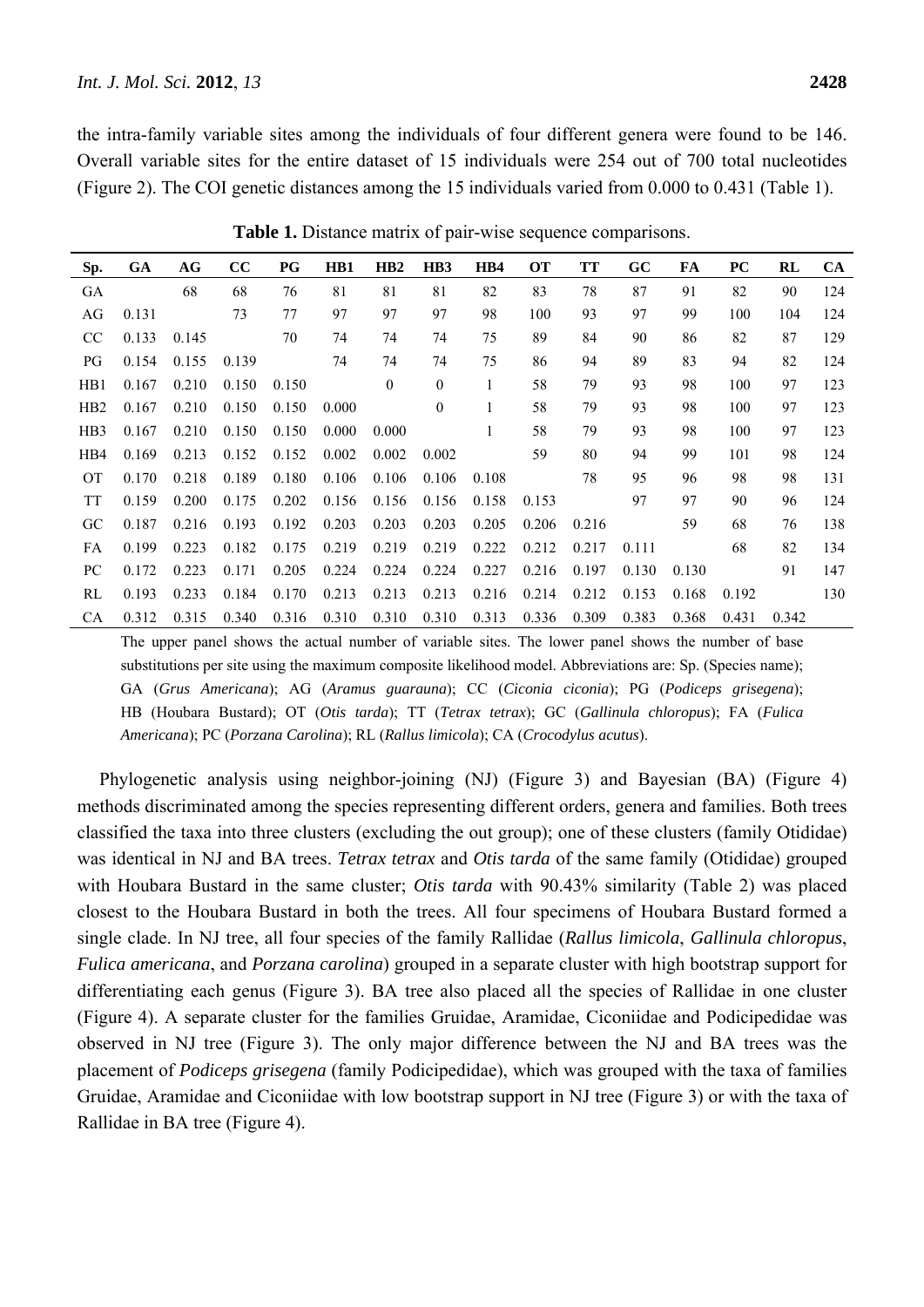Figure 2. Haplogram of COI gene showing the variable sites among the 15 samples (12 species) representing different families of the orders Gruiformes, Ciconiiformes, Podicipediformes and Crocodylia (out group). The identical sites are represented by dots.

| Grus_americana_DQ433676      | CCTCCACCCACTAATCTTCTCGTACCGAACTGCAAGAAGCCCTAT [103]                                                                                                    |         |
|------------------------------|--------------------------------------------------------------------------------------------------------------------------------------------------------|---------|
| Aramus_guarauna_DQ433321     |                                                                                                                                                        |         |
| Ciconia_ciconia_GU571817     | $---$ TC.G.ACCTCTTTCC.C [103]                                                                                                                          |         |
| Podiceps_grisegena_DQ433967  | $\ldots$ A $\ldots$ GCC.A.ACCA $\ldots$ .CC.C [103]                                                                                                    |         |
| Houbarabustard2              | ATTC.G.AAA.ACCTTTGC.C.CCG. [103]                                                                                                                       |         |
| Houbarabustard3              | $\ldots A \ldots T \ldots T C \ldotp G \ldotp A A \ldotp A \ldotp A C C T \ldotp T \ldots T G C \ldotp C \ldotp C \ldotp \ldotp C G \ldotp$            | $[103]$ |
| Houbarabustard4              | ATTC.G.AAA.ACCTTTGC.C.CCG. [103]                                                                                                                       |         |
| Houbarabustard1              | $\ldots$ A $\ldots$ T. $\ldots$ TC. G. AA A. ACCT. $\ldots$ T TGCAC. C CG.                                                                             | [103]   |
| Otis_tarda_NC014046          | $\ldots$ ATTT.TCGG.AAC.A.ACCTTC.C.CT                                                                                                                   | [103]   |
| Tetrax_tetrax_GQ482774       | $\ldots$ A. $\ldots$ G.T. $\ldots$ TC.G. AAC. AT. $CT$ . T. $\ldots$ . T. $CT$ . $CT$ $C$                                                              | $[103]$ |
| Gallinula_chloropus_DQ434600 | AT.GC.CTCC.C.ACT.AA.AGC.CC [103]                                                                                                                       |         |
| Fulica_americana_DQ434598    | A.C.T.T.AN.CC.CC.CCTTATA.AC.CC.C [103]                                                                                                                 |         |
| Porzana_carolina_DQ433993    | $\dots$ .G. NATNN. . NTCCCT.GNA.A.T.C [103]                                                                                                            |         |
| Rallus_limicola_DQ434041     | T.CTGAC.A.ACC.AA.AGT.C.CAC [103]                                                                                                                       |         |
| Crocodylus_acutus_GQ144571   | . TGTTTTC.A.GA.ACAA.AAA.G.CA.GTCC.T.A [103]                                                                                                            |         |
| Grus_americana_DQ433676      | CCCTATCCCCCCGACCCACACCGTACACTGCACTCTGCCCACACC [247]                                                                                                    |         |
| Aramus quarauna DQ433321     |                                                                                                                                                        |         |
| Ciconia_ciconia_GU571817     | $\ldots$ . C.CTT.TT $\ldots$ . T.A.A.G. $\ldots$ . C . G.TA [247]                                                                                      |         |
| Podiceps_grisegena_DQ433967  | $\dots$ TCTT.T.A.ATC.A.ATCAT [247]                                                                                                                     |         |
| Houbarabustard2              |                                                                                                                                                        |         |
| Houbarabustard3              | $TCTTT.A.TT.C.TC.CTC.T [247]$                                                                                                                          |         |
| Houbarabustard4              | $TCTTT.A.TT.C.TC.CTC.T [247]$                                                                                                                          |         |
| Houbarabustard1              | $TCTTT.A.TT.C.TC.CTC.T [247]$                                                                                                                          |         |
| Otis_tarda_NC014046          | $T.T.GC.\ldots\ldots\ldots GAGTTACGT\ldots\ldots C.C\ldots\ldots C.$ [247]                                                                             |         |
| Tetrax_tetrax_GQ482774       | $\ldots$ .C.T. $\ldots$ GA.T.ACCATTC [247]                                                                                                             |         |
| Gallinula_chloropus_DQ434600 | $\ldots$ TCT.A.A.A.C.C.C.AT.C.AATT [247]                                                                                                               |         |
| Fulica_americana_DQ434598    | .TCTT.T.A.A.ACT.C.C.AT.C.AATC.T [247]                                                                                                                  |         |
| Porzana_carolina_DQ433993    | $\ldots$ TC.TTGAGATACC.CTACAA.AC [247]                                                                                                                 |         |
| Rallus_limicola_DQ434041     | $.TCTTT.T.T.T.GA.A.G.CTCT.CTAATCTC [247]$                                                                                                              |         |
| Crocodylus_acutus_GQ144571   | .T.CT.TAAT.TACT.T.T.AT.C.TCCTATG.AT [247]                                                                                                              |         |
| Grus_americana_DQ433676      | CACACACTACACAACTGCTCCCCAGGAAATAAAACCAACTCCCAC [367]                                                                                                    |         |
| Aramus quarauna DQ433321     | $\ldots$ GT.ACTT.T.GGA.G.GCCAATG. [367]                                                                                                                |         |
| Ciconia_ciconia_GU571817     |                                                                                                                                                        |         |
| Podiceps_grisegena_DQ433967  | $\ldots$ . CTCTC.AA.AA.TG.CGTG.G.T.T [367]                                                                                                             |         |
| Houbarabustard2              | $\ldots$ T. $\ldots$ C.C. $\ldots$ . TC. A. $\ldots$ A. . GCC. $\ldots$                                                                                | [367]   |
| Houbarabustard3              | $\ldots$ T $\ldots$ C $\ldots$ $\ldots$ TC $\ldots$ $\ldots$ $\ldots$ $\ldots$ $\ldots$ $\ldots$ $\ldots$ $\ldots$ $\ldots$ $\ldots$ $\ldots$ $\ldots$ | [367]   |
| Houbarabustard4              | $\ldots$ T. $\ldots$ C.C. $\ldots$ . TC. A. $\ldots$ . $\ldots$ . A. GCC. $\ldots$ . A. CT. $\ldots$                                                   | [367]   |
| Houbarabustard1              | $\ldots$ T. $\ldots$ C.C. $\ldots$ . TC. A. $\ldots$ . $\ldots$ . A. GCC. $\ldots$ . A. CT. $\ldots$                                                   | [367]   |
| Otis_tarda_NC014046          | $\ldots$ . T.CCT.ATACCATTC                                                                                                                             | [367]   |
| Tetrax_tetrax_GQ482774       | $.G. \ldots \ldots \ldots CC.A.A. \ldots \ldots \ldots TA \ldots A.C \ldots A \ldots C.$                                                               | [367]   |
| Gallinula_chloropus_DQ434600 | $T \ldots$ . CTCC.G.CC.A.A $T \ldots$ $T \ldots$ $TC \ldots$ C $A$                                                                                     | [367]   |
| Fulica_americana_DQ434598    | $\ldots$ .C.CCC.A.A.AACT.CCA [367]                                                                                                                     |         |
| Porzana_carolina_DQ433993    | $\ldots$ . T.CT.T. C.A.A.A. $\dots$ .A. $\ldots$ .C.C. $\ldots$ .C. $\ldots$ . A [367]                                                                 |         |
| Rallus_limicola_DQ434041     |                                                                                                                                                        |         |
| Crocodylus_acutus_GQ144571   | $\ldots$ . TGGC.ATCT.TAG.TT-TAATGTCC $Y \ldots A \ldots$ [367]                                                                                         |         |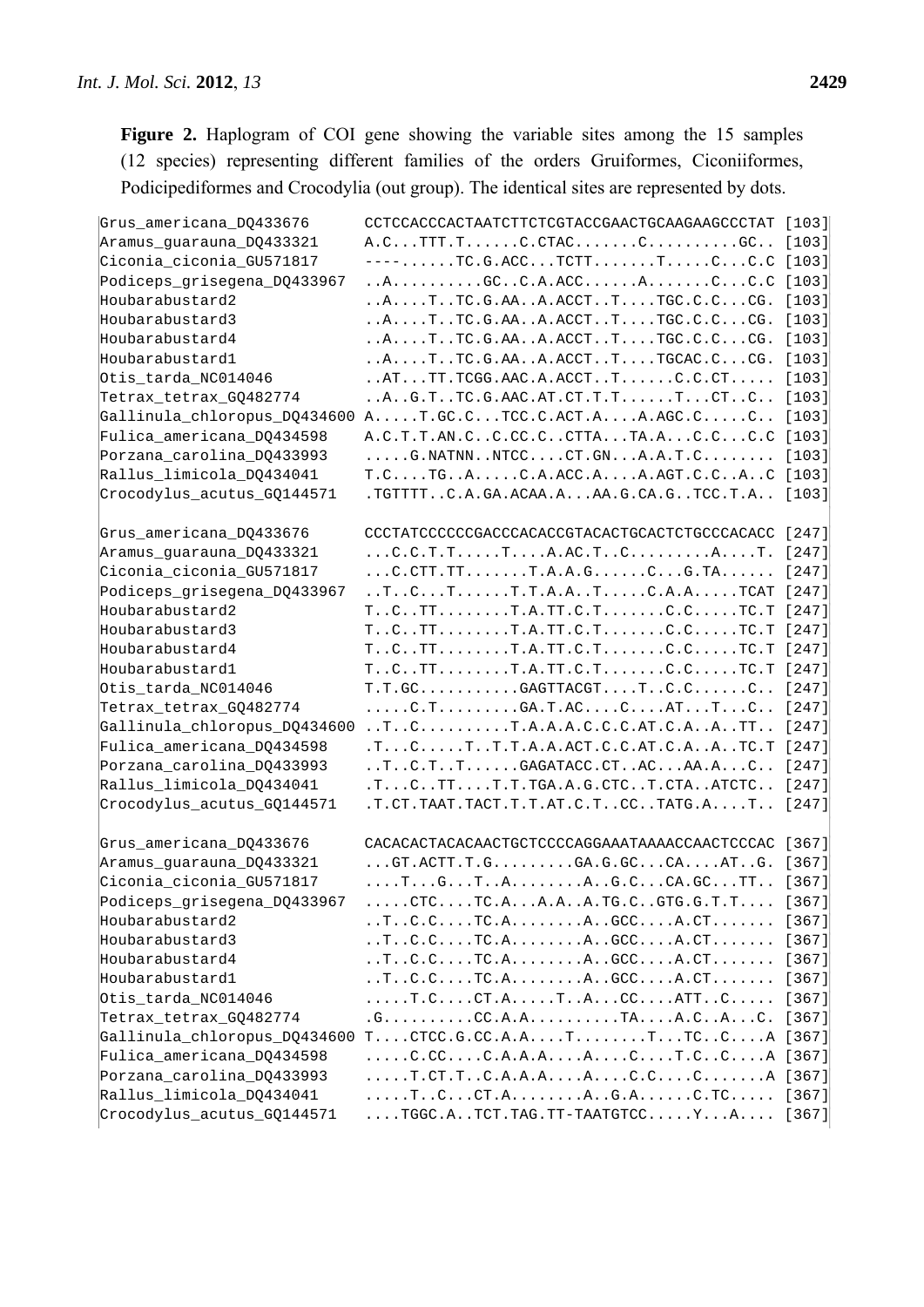| Grus americana DO433676      | CCAGTAACCAGCCCTTCCAATACCCCAGACTCCAACCCAAGCCAA [487]                                                  |         |
|------------------------------|------------------------------------------------------------------------------------------------------|---------|
| Aramus_guarauna_DQ433321     |                                                                                                      |         |
| Ciconia_ciconia_GU571817     | $.TC$ CCC.AACCTC [487]                                                                               |         |
| Podiceps_grisegena_DQ433967  |                                                                                                      |         |
| Houbarabustard2              | $.T. C. T. T. \ldots. CC. A. T T. T. C. . T T. T. G [487]$                                           |         |
| Houbarabustard3              | .TCTCCATT.TCTTTG [487]                                                                               |         |
| Houbarabustard4              | .TCTCCATT.TCTTTG [487]                                                                               |         |
| Houbarabustard1              | .TCTCCATT.TCTTTG [487]                                                                               |         |
| Otis_tarda_NC014046          | .TGGTACTGGTTT.TTTG. [487]                                                                            |         |
| Tetrax_tetrax_GQ482774       | $TACC.TTT.T.TCTTCCAT.C. [487]$                                                                       |         |
| Gallinula_chloropus_DQ434600 |                                                                                                      |         |
| Fulica_americana_DQ434598    | $TAC \ldots T \ldots \ldots CC \ldots GC \text{GCAT} \ldots CC \ldots TT \ldots C \ldots CC \ [487]$ |         |
| Porzana_carolina_DQ433993    | $TAG.TCCTCA.TCC.CCTCT [487]$                                                                         |         |
| Rallus_limicola_DQ434041     | .A. . CG. T.A. A.A. T. . C. T. C. T. C. CT [487]                                                     |         |
| Crocodylus_acutus_GQ144571   | CACATCTTAGATA.TCTTCGTCAAG. [487]                                                                     |         |
|                              |                                                                                                      |         |
| Grus_americana_DQ433676      | ATCACTACGACCCAATCCCCATACCCTCATTTCCCAACAACCCTT [607]                                                  |         |
| Aramus_guarauna_DQ433321     | CATTTA.CCCT.CGCC [607]                                                                               |         |
| Ciconia_ciconia_GU571817     | GC.CAT.CCAACT.CTTCACC [607]                                                                          |         |
| Podiceps_grisegena_DQ433967  |                                                                                                      |         |
| Houbarabustard2              | $\ldots$ . TC A . C.CA T. CCTGTCG. C.C. T . AC. [607]                                                |         |
| Houbarabustard3              | $\ldots$ . TC. . A. $\ldots$ . C. CA. . T. CCTGTCG. C. C. T. $\ldots$ . AC. [607]                    |         |
| Houbarabustard4              | $\ldots$ . TC. $A$ . $\ldots$ . C. CA. $\ldots$ . CCTGTCG. C. C. T. $\ldots$ . AC.                   | $[607]$ |
| Houbarabustard1              | $\ldots$ . TC. $\ldots$ . C. CA. . T. CCTGTCG. C. C. T. $\ldots$ . AC.                               | [607]   |
| Otis_tarda_NC014046          | $\ldots$ . C. . A. $\ldots$ . C. CAT. T. CCTAT. G. C. $\ldots$ . T. $\ldots$ . G. $\ldots$ . AC.     | $[607]$ |
| Tetrax_tetrax_GQ482774       | C. TAG. T. C. CA. . T. CC. T. CA. C T. G GT. A. C [607]                                              |         |
| Gallinula_chloropus_DQ434600 | TCAC A C T. T C AAC. C. C T. G TT ACC [607]                                                          |         |
| Fulica_americana_DQ434598    | $\ldots$ T.CAT.C.TTC.TAGC.T.CC.TTCA.C                                                                | [607]   |
| Porzana_carolina_DQ433993    | CACATCGACCT.GCT.C [607]                                                                              |         |
| Rallus_limicola_DQ434041     | TC.CA.TC.CCCGTAAC.CCCAGTTACC [607]                                                                   |         |
| Crocodylus_acutus_GQ144571   | .CACTTA.TTG.ATCC.TG.AG.A.GA.TTT.TGCC [607]                                                           |         |
|                              |                                                                                                      |         |
| Grus americana DQ433676      | ACCTTAAACTGCATATCCTCCAC------ [700]                                                                  |         |
| Aramus quarauna DQ433321     | .TTCCGCT.C.TCCACCA [700]                                                                             |         |
| Ciconia_ciconia_GU571817     | $.T. \ldots \ldots \ldots \ldots C.C. \ldots \ldots \ldots \ldots \ldots$ [700]                      |         |
| Podiceps_grisegena_DQ433967  | . TTC. TACGC-------- [700]                                                                           |         |
| Houbarabustard2              | .TA.G.TAC.C.TT.TCCCCA [700]                                                                          |         |
| Houbarabustard3              | .TA.G.TAC.C.TT.TCCCCA [700]                                                                          |         |
| Houbarabustard4              | .TA.G.TAC.C.TT.T.CCCCA [700]                                                                         |         |
| Houbarabustard1              | .TA.G.TAC.C.TT.TCCCCA [700]                                                                          |         |
| Otis_tarda_NC014046          | $\ldots$ AA $\ldots$ TA $\ldots$ . C. TCT. T. CCTCCA [700]                                           |         |
| Tetrax_tetrax_GQ482774       | AAG A . GC. T. T. C. CCATTA [700]                                                                    |         |
| Gallinula_chloropus_DQ434600 | .T.AAT.A.GCGCT.CACTACCA [700]                                                                        |         |
| Fulica_americana_DQ434598    | ACACTCATCACCC [700]                                                                                  |         |
| Porzana_carolina_DQ433993    | AC.GTAT.C.CT.CAATCACCA [700]                                                                         |         |
| Rallus_limicola_DQ434041     |                                                                                                      |         |
| Crocodylus_acutus_GQ144571   | TT.AAT.AA---------------- [700]                                                                      |         |
|                              |                                                                                                      |         |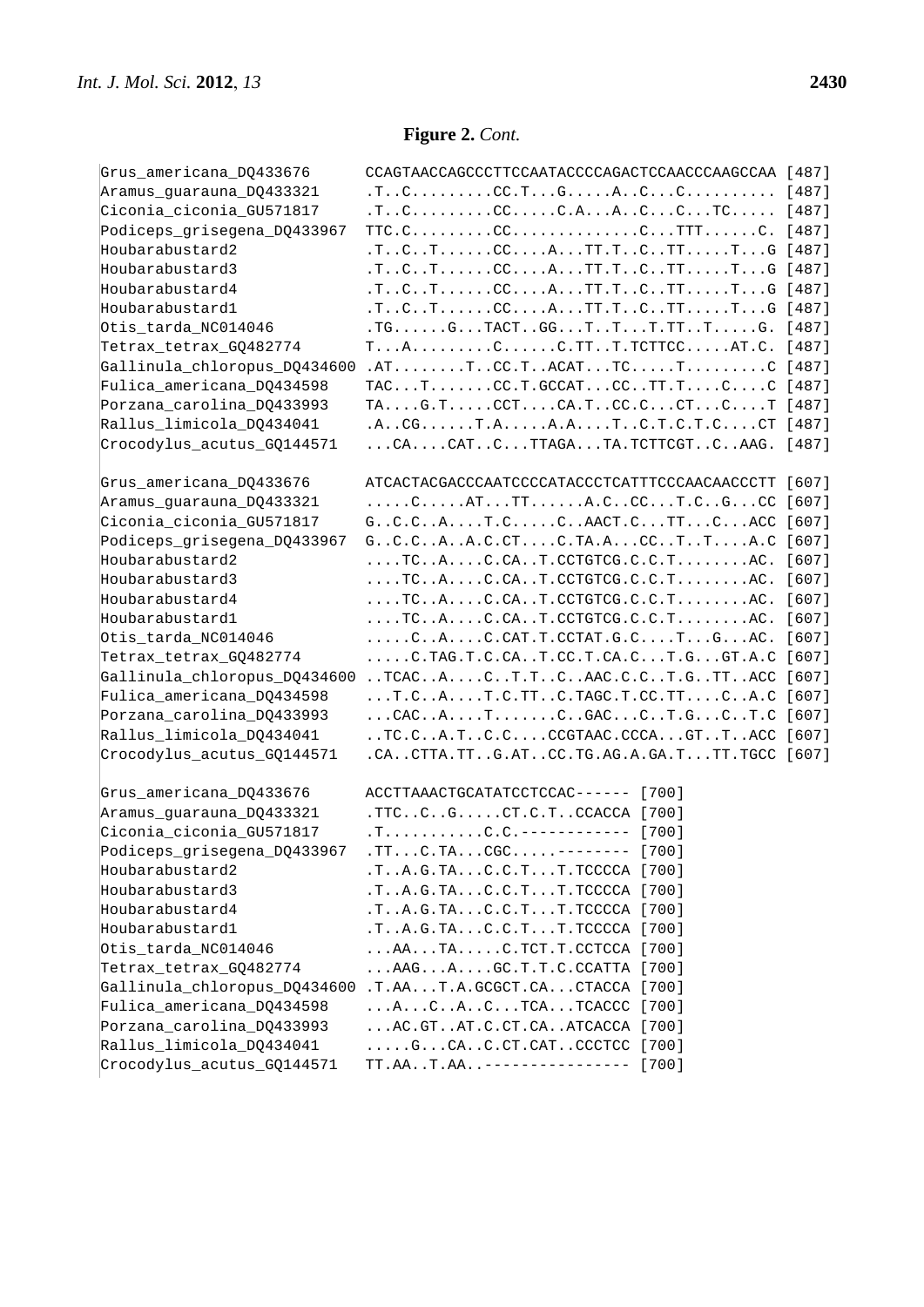

**Figure 3.** NJ tree showing the relationship among 15 different species including the out group, *Crocodylus acutus*.

**Figure 4.** Bayesian tree showing the relationship among 15 different species, including the out group, *Crocodylus acutus*.



## **3. Discussion**

Numerous efforts are being made to save the Houbara Bustard by captive breeding programs [22–26]. Wernery *et al*. [5] have demonstrated that Houbara gonadal primordial germ cells can migrate,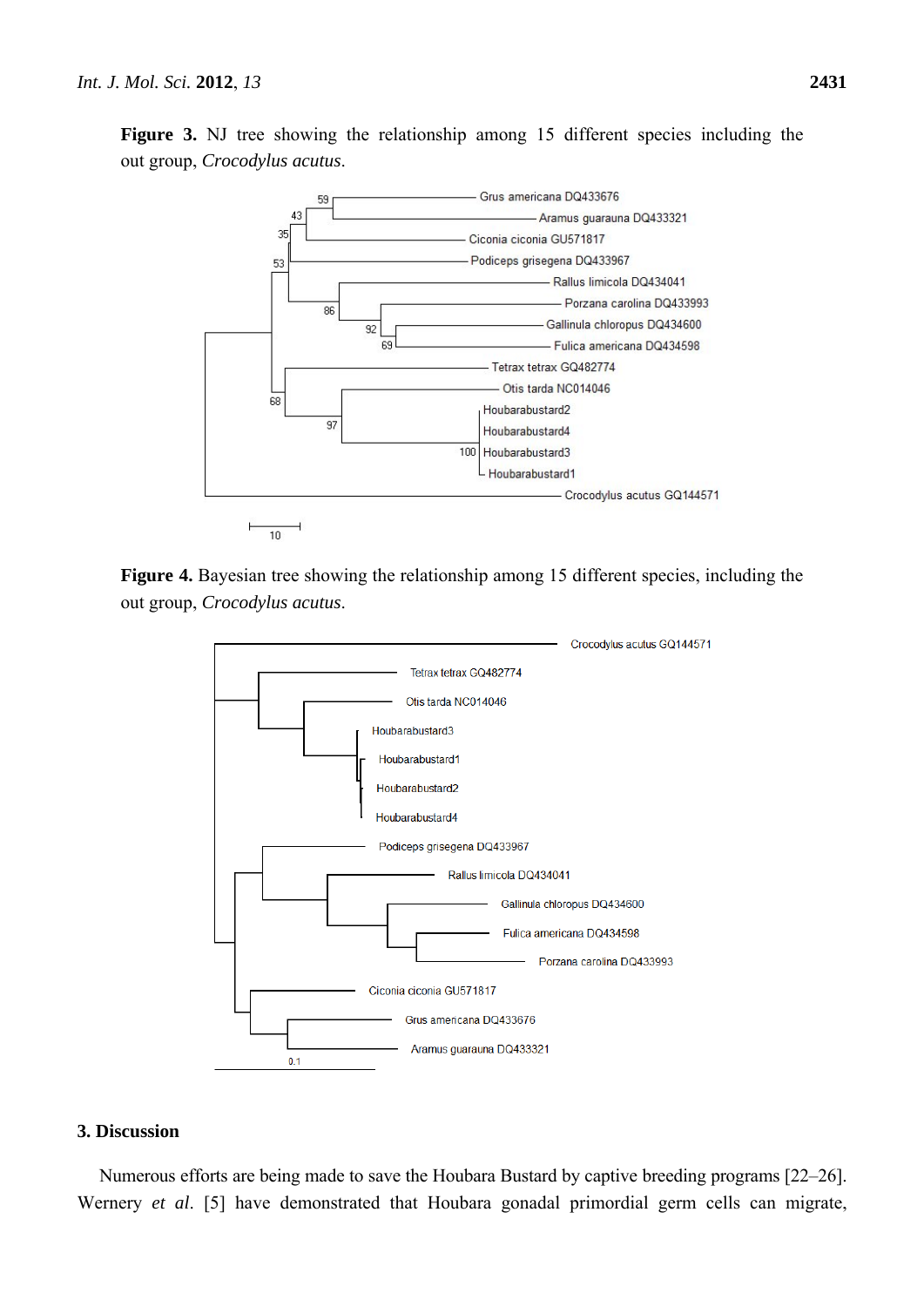differentiate and eventually give rise to functional sperm in chimeric chicken testis; this approach may provide a promising tool for propagation and conservation of endangered avian species that cannot breed in captivity. Although several studies have been undertaken to study biochemical, microbiological and immunological alterations in Houbara Bustard [23,27–30], limited data are available on molecular diversity of this bird. Idaghdour *et al*. [31] have sequenced the 854 bp segment of the mitochondrial control region from 73 birds to describe their population genetic structure with a particular sampling focus on the connectivity between *C. u. fuertaventurae* and *C. u. undulata*. Nucleotide and haplotypic diversity varied among the subspecies, the highest being in *C. u. undulata*, the lowest in *C. u. fuertaventurae* and intermediate in *C. u. macqueenii*. *C. u. fuertaventurae* and *C. u. undulata* are paraphyletic. Archaeological evidence indicates that Houbara Bustards have been present on the Canary Islands for 130,000–170,000 years. However, the genetic data point to a more recent separation of *C. u. fuertaventurae* and *C. u. undulata* at around 20,000–25,000 years [31].

The results of this study demonstrated the discriminatory power of COI barcodes for species identification as all the species appeared as separate clades of the phylogenetic tree. The sequences from the three samples of Houbara Bustard were found to be identical whereas only one within-species variable site was observed in the fourth sample of Houbara Bustard. In this study, all four samples were obtained from a captive breeding program, so a low level of intraspecific sequence variation was anticipated. However, it is worth mentioning that owing to its barcoding nature, within-species variation in COI gene is always low as compared with other phylogenetically important genes such as the mitochondrial control region (CR). In our recent study, the pair-wise sequence comparison of COI gene segment (692 bp) showed 53 (7.66%) variable sites across the three species of partridges, whereas within-species variable sites were found to be four (*Alectoris chukar*, four specimens), zero (*Alectoris philbyi*, two specimens) and three (*Alectoris melanocephala*, three specimens) [20]. In another study from our lab, the inter-specific genetic variation between the two species of bee-eaters was found to be 9.52%, whereas within-species (four specimens each) variable sites were found to be two (0.28%) and one (0.14%) for *Merops apiaster* and *Merops orientalis*, respectively using the same sized COI gene segment [21].

Previous research has suggested that Saudi Arabia contains both resident and migrant populations of Houbara Bustards [3]. However, the genetic diversity of Houbara Bustard in this region is still unknown. Phylogenetic analysis using nucleotide sequences of COI gene separated the 14 samples from five families into three different clusters using NJ (Figure 3) and BA (Figure 4) methods. The genera *Porzana*, *Gallinula* and *Fulica* of the family Rallidae appeared to be closer to each other but distant from the genus *Rallus* of the same family. The families Gruidae and Aramidae formed a common cluster with Ciconiidae and clearly separated from the family Rallidae (Figures 3 and 4). We used NJ and BA methods for creating phylogenetic trees that have been reported to be a better alternative to maximum parsimony method for phylogenetic inference using mitochondrial sequences [32]. Maximum likelihood and NJ methods have been shown to be nearly equally efficient and generally more efficient than the maximum parsimony method [33].

The mitochondrial protein-coding genes are regarded as powerful markers for genetic diversity analysis at lower categorical levels, including families, genera and species [34,35]. However, COI barcodes are able to identify taxonomic entities below the species level that may constitute separate conservation units [36]. Hebert *et al*. [15] have determined the COI barcodes for a large number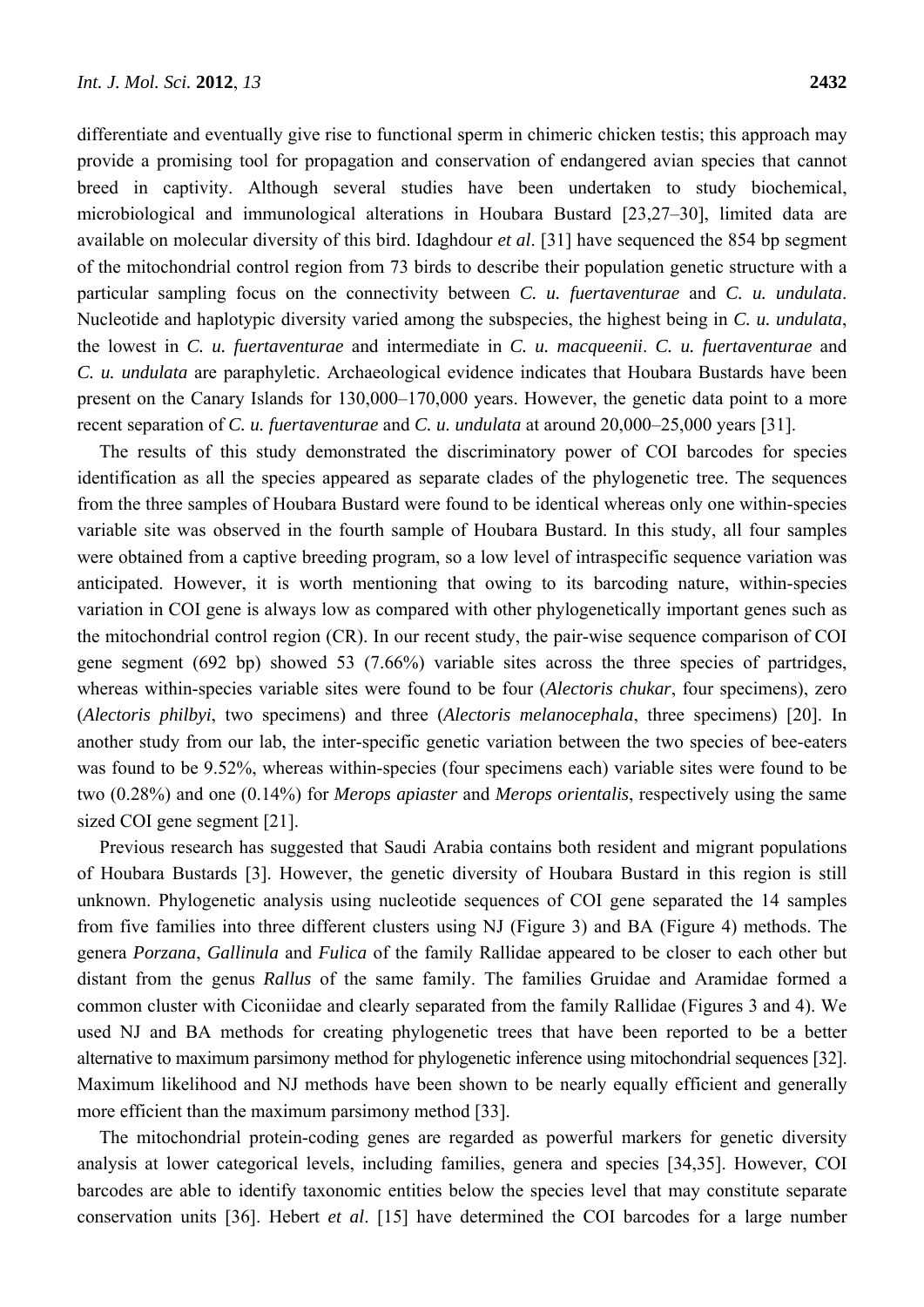of species of North American birds and found that all the species had a different COI barcode. Kerr *et al*. [16] have used COI barcodes for determination of intraspecific sequence divergences in eastern Palearctic birds. Yoo *et al*. [17] have applied COI barcodes for accurate discrimination of a large number of Korean birds. Fleischer *et al*. [37] have conducted DNA analysis of seven museum specimens of the endangered North American ivory-billed woodpecker and three specimens of the species from Cuba to determine their molecular diversity. Tavares *et al*. [38] have used a mitochondrial DNA COI barcode for investigating the population structure in water rails at the genetic level. A COI barcode amplified from a blood stain has been used for identification of the bird involved in the bird strike incident [39].

The above discussion clearly indicates that COI barcoding is a powerful tool for species identification and phylogenetic inference. In our dataset, the sequences of COI gene effectively discriminated different species, including the Houbara Bustard. However, caution must be exercised when using a single gene for inferring complex phylogenies. Although mitochondrial genes, including COI, provide phylogenetic information, conclusions from phylogenies based on a single locus have been questioned, because the resulting gene trees do not always recover species trees phylogenies [40]. The trees generated from the complete mtDNA genome showed greater resolution with high bootstrap support as compared with phylogeny inferred from individual genes [41]. A large number of nucleotide sites are needed to determine the whole-genome tree whereas a relatively small number of sites often results in a tree with closer topology [42]. It has been shown that blocks of contiguous sites are less likely to lead to the whole-genome tree than samples composed of sites drawn individually from throughout the genome [42]. Thus, for understanding complex phylogenetic relationships, the use of a complete mitochondrial genome should be preferred over a single gene locus. However, individual gene trees with conditional high bootstrap support may also provide useful phylogenetic information.

#### **4. Experimental Section**

Blood samples were collected from four Houbara Bustards that belonged to the captive breeding program of the NWRC at Taif, Saudi Arabia. We extracted DNA from blood samples using DNeasy Blood and Tissue Kit (Qiagen GmbH, Germany) in accordance with the manufacturer's instructions. The DNA that we extracted was dissolved in 200 μL of elution buffer and stored at −20 °C.

COI sequences were amplified using the primer pair of BirdF1 and BirdR1 [12] and FideliTaq PCR master mix (GE Healthcare) in a reaction volume of 30 μL. The PCR conditions included a denaturation step (1 min at 94 °C) followed by six cycles of 1 min at 94 °C, 1.5 min at 45 °C, and 1.5 min at 72 °C, followed in turn by 35 cycles of 1 min at 94 °C, 1.5 min at 55 °C, and 1.5 min at 72 °C, and a final extension for 5 min at 72 °C. The PCR products were electrophoresed on a 1% agarose gel stained with ethidium bromide. The PCR products were purified using MicroSpin S300 columns (GE Healthcare) before being sequenced using BigDye Terminator Cycle Sequencing Kit (Applied Biosystems, USA) on 3130XL genetic analyzer (Applied Biosystems). For each sample, two sets of sequencing reactions were performed using the forward and reverse primers for high accuracy.

For evaluation of barcode sequences of this study with previously published sequence data of closely related species, we used the identification engine of the Barcode of Life Data (BOLD) website [43] to obtain the required information. We acquired 20 records from six species as follows: *Otis tarda* (one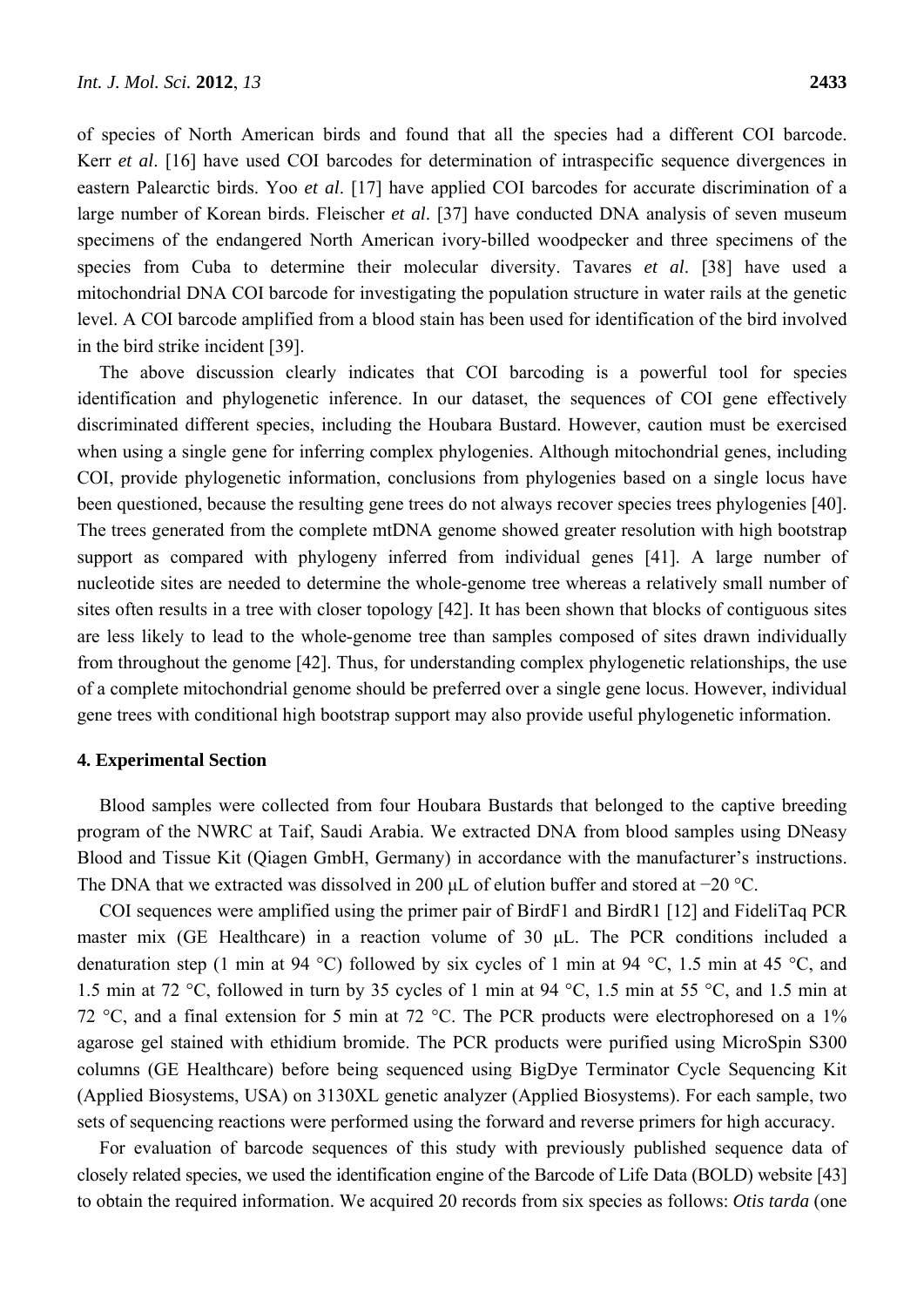record), *Pygoscelis adeliae* (three records), *Ardeotis kori* (three records), *Ciconia ciconia* (four records), *Oceanites nereis* (five records), and *Podiceps grisegena* (four records) (Table 2). Two of these species belong to the same order (Gruiformes) and family (Otididae) as those of Houbara Bustard. Out of the total of six species shown in Table 2, the COI sequences of *Ardeotis kori* and *Oceanites nereis* are neither available in GenBank nor ready to download from BOLD, so we omitted them from our comparative study. The COI sequence of another species, *Pygoscelis adeliae*, reported in the GenBank, was quite short (456 bp) as compared to other species ( $\approx$ 700 bp), so this species was also removed from the final data set.

| <b>Class</b> | <b>Order</b>      | <b>Family</b> | <b>Genus</b>     | <b>Species</b> | Similarity $(\% )$ |
|--------------|-------------------|---------------|------------------|----------------|--------------------|
| Aves         | Gruiformes        | Otididae      | Otis             | tarda          | 90.43              |
| Aves         | Sphenisciformes   | Spheniscidae  | Pygoscelis       | adeliae        | 88.39              |
| Aves         | Sphenisciformes   | Spheniscidae  | Pygoscelis       | adeliae        | 88.39              |
| Aves         | Sphenisciformes   | Spheniscidae  | Pygoscelis       | adeliae        | 88.39              |
| Aves         | Gruiformes        | Otididae      | <b>Ardeotis</b>  | kori           | 88.27              |
| Aves         | Gruiformes        | Otididae      | Ardeotis         | kori           | 88.12              |
| Aves         | Gruiformes        | Otididae      | Ardeotis         | kori           | 88.12              |
| Aves         | Ciconiiformes     | Ciconiidae    | Ciconia          | ciconia        | 88.12              |
| Aves         | Ciconiiformes     | Ciconiidae    | Ciconia          | ciconia        | 88.01              |
| Aves         | Ciconiiformes     | Ciconiidae    | Ciconia          | ciconia        | 88.01              |
| Aves         | Procellariiformes | Hydrobatidae  | <i>Oceanites</i> | nereis         | 88.01              |
| Aves         | Procellariiformes | Hydrobatidae  | <i>Oceanites</i> | nereis         | 88.01              |
| Aves         | Procellariiformes | Hydrobatidae  | <i>Oceanites</i> | nereis         | 88.01              |
| Aves         | Procellariiformes | Hydrobatidae  | <i>Oceanites</i> | nereis         | 88.01              |
| Aves         | Procellariiformes | Hydrobatidae  | <i>Oceanites</i> | nereis         | 88.01              |
| Aves         | Ciconiiformes     | Ciconiidae    | Ciconia          | ciconia        | 87.83              |
| Aves         | Podicipediformes  | Podicipedidae | Podiceps         | grisegena      | 87.69              |
| Aves         | Podicipediformes  | Podicipedidae | Podiceps         | grisegena      | 87.69              |
| Aves         | Podicipediformes  | Podicipedidae | Podiceps         | grisegena      | 87.68              |
| Aves         | Podicipediformes  | Podicipedidae | Podiceps         | grisegena      | 87.66              |

**Table 2.** List of closely-related species to Houbra Bustard, according to the Barcode of Life Data (BOLD) website search engine.

The family Otididae contains 10 genera, including *Otis*, *Ardeotis*, *Chlamydotis*, *Neotis*, *Eupodotis*, *Lophotis*, *Lissotis*, *Houbaropsis*, *Sypheotides and Tetrax*. Unfortunately, the COI barcode data of only two genera (*Otis* and *Tetrax*) are available in the GenBank, so we opted to include more families (instead of genera) of the order Gruiformes for a meaningful comparison. The Gruiformes is an order containing a considerable number of living and extinct families, with a widespread geographical diversity. Traditionally, a number of wading and terrestrial bird families that did not seem to belong to any other order were classified together as Gruiformes. These include 14 species of large cranes, about 145 species of smaller crakes and rails, as well as a variety of families comprising one to three species, such as the Heliornithidae, the limpkin, or the trumpeters. However, the COI barcodes of most of these families are yet to be established. The details of COI sequences retrieved from the GenBank for comparative evaluation with COI barcodes of Houbara Bustard are given in Table 3.

The sequences were aligned by ClustalW [44] and the alignment file was saved in MEGA format. The aligned sequence data were subjected to two different methods of phylogenetic reconstruction: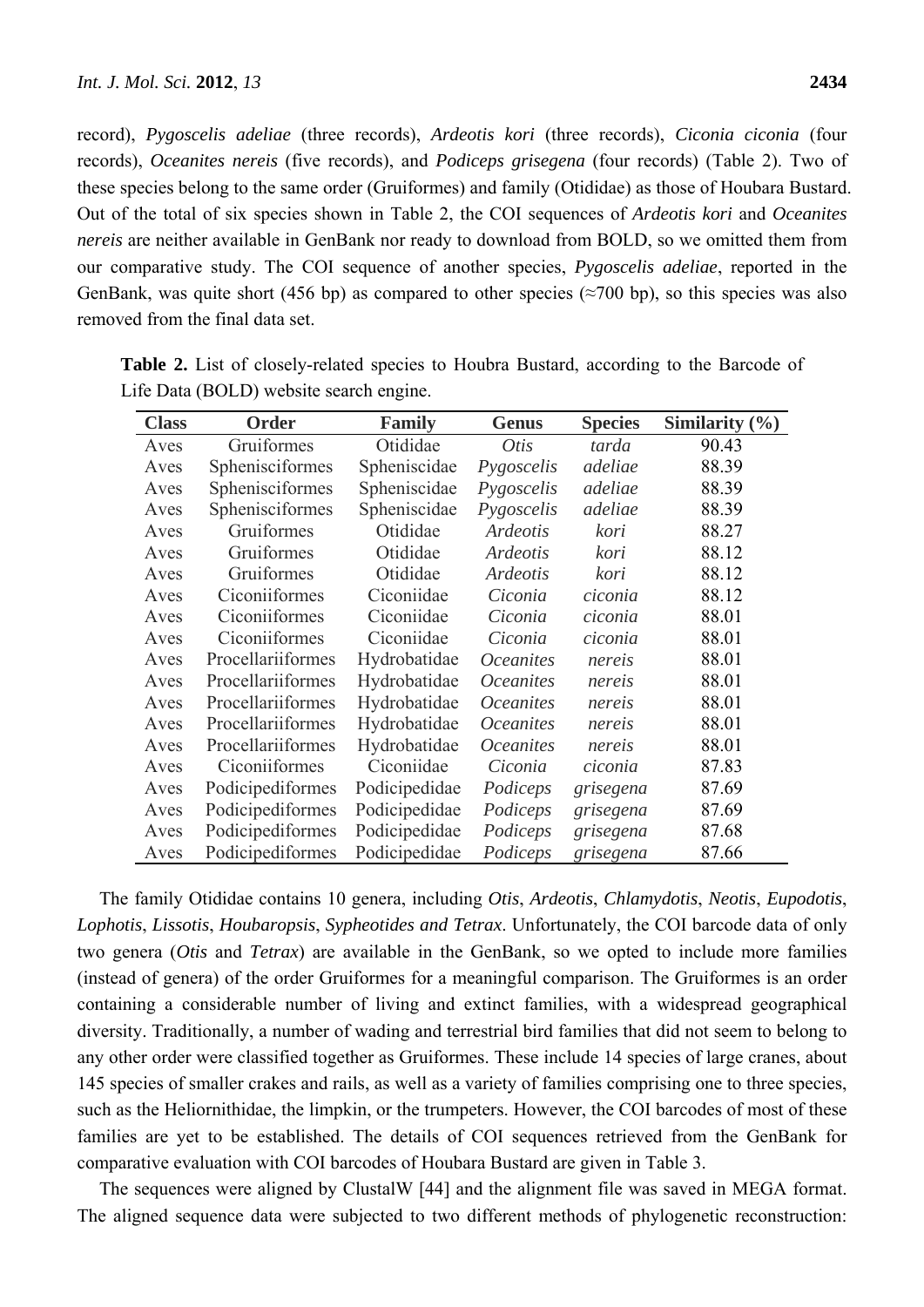(i) NJ and (ii) BA. The evolutionary distances were computed by the maximum composite likelihood method [45,46]. We used NJ and BA protocols because of their superiority to the maximum parsimony method for phylogenetic inference using mitochondrial sequences [32]. NJ analysis was performed using MEGA4 software and the bootstrap consensus trees inferred from 1000 replicates were taken to represent the evolutionary history of the taxa analyzed [47,48]. The Bayesian inference of phylogeny was conducted using MrBayes software [49] and the Bayesian trees were visualized with TreeView software [50].

| <b>GenBank Accession</b> | Order            | Family        | Genus      | <b>Species</b> | <b>No. of Base Pairs</b> |
|--------------------------|------------------|---------------|------------|----------------|--------------------------|
| DQ434041                 | Gruiformes       | Rallidae      | Rallus     | limicola       | 697                      |
| DQ434600                 | Gruiformes       | Rallidae      | Gallinula  | chloropus      | 696                      |
| DQ434598                 | Gruiformes       | Rallidae      | Fulica     | americana      | 697                      |
| DQ433993                 | Gruiformes       | Rallidae      | Porzana    | carolina       | 695                      |
| DQ433676                 | Gruiformes       | Gruidae       | Grus       | americana      | 681                      |
| DQ433321                 | Gruiformes       | Aramidae      | Aramus     | guarauna       | 697                      |
| GQ482774                 | Gruiformes       | Otididae      | Tetrax     | tetrax         | 694                      |
| NC014046                 | Gruiformes       | Otididae      | Otis       | tarda          | 694                      |
| GU571817                 | Ciconiiformes    | Ciconiidae    | Ciconia    | ciconia        | 648                      |
| DQ433967                 | Podicipediformes | Podicipedidae | Podiceps   | grisegena      | 672                      |
| GQ144571 *               | Crocodylia       | Crocodylidae  | Crocodylus | acutus         | 645                      |

Table 3. GenBank sequences used for comparative study.

\* Out group (American crocodile) from the Class Reptilia. The taxonomic classification of Houbara Bustard is: Order: Gruiformes; Family: Otididae; Genus: *Chlamydotis*; Species: *Chlamydotis undulate.*

# **5. Conclusions**

The nucleotide sequence of partial segment of COI gene effectively discriminated different species, including the Houbara Bustard. This is the first study reporting the COI barcodes of Houbara Bustard. These data have multiple implications in forensic identification to curb illegal poaching, analyze molecular diversity, and as guidance for captive breeding programs.

# **Acknowledgments**

This study was partly supported by a grant (No. 10-BIO-1116-02) from National Plan for Science and Technology (NPST) of King Saud University, Riyadh. We are highly grateful to HH Prince Bander Bin Saud, the Secretary General of Saudi Wildlife Authority (SWA) and the Director of the National Wildlife Research Center (NWRC) for providing the samples. The technical assistance of Anis Ahamed, Ahmad Mustafa and Ibrahim Abd Al Hadi Saleh is highly appreciated.

# **References**

- 1. Cramp, S.; Simmons, K.E.L. *Handbook of the Birds of Europe, the Middle East and North Africa*; Oxford University Press: Oxford, UK, 1980; Volume II, pp. 636–668.
- 2. Jennings, M.C. The Birds of Saudia Arabia: Past, Present and Future. In *Proceedings of the 1st Symposium Wildlife Conservation and Development in Saudi Arabia*, Riyadh, Saudi Arabia,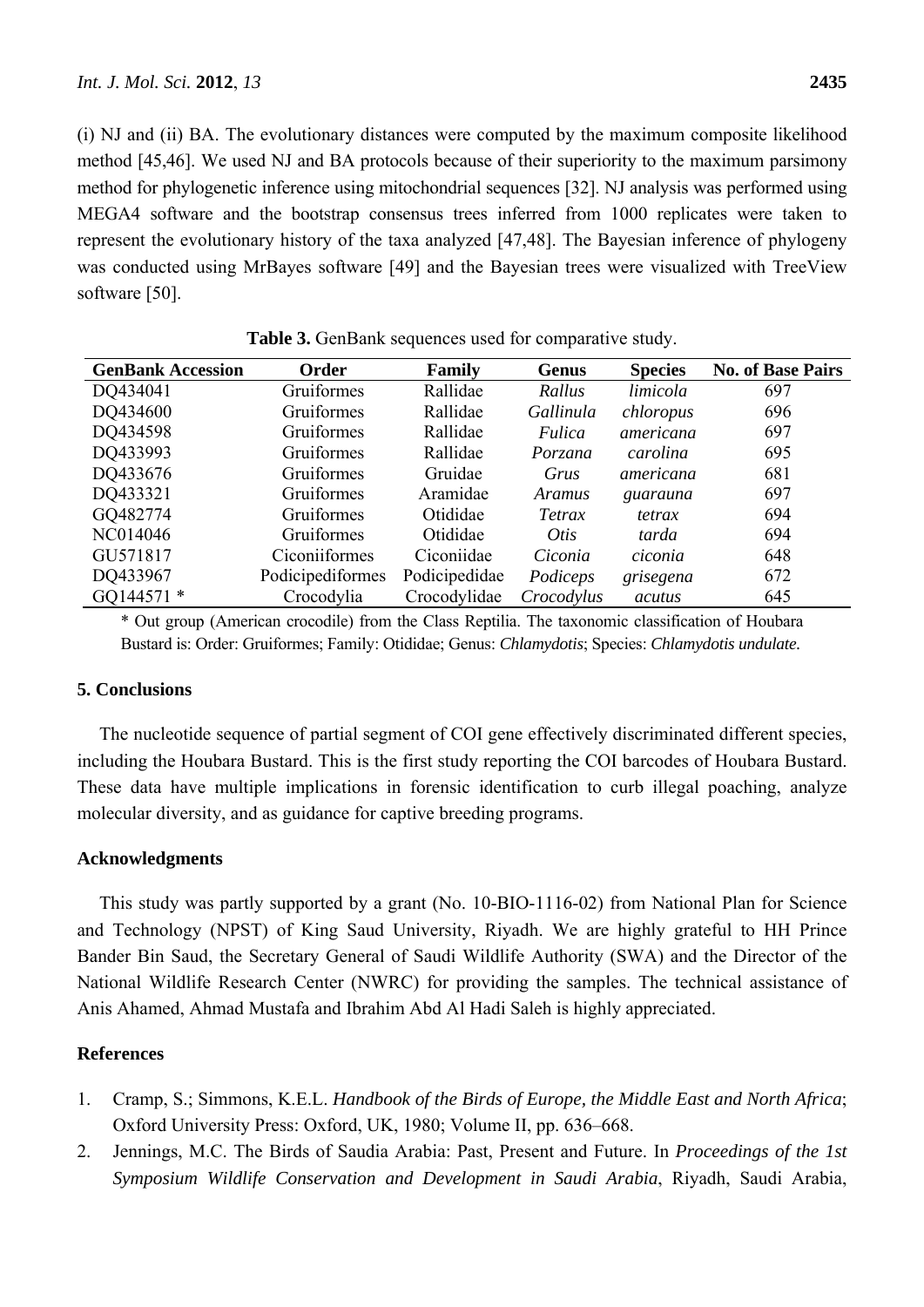February 1989; Abuzinada, A., Gorriup, P., Nader, I., Eds.; Saudi Wildlife Commission: Riyadh, Saudi Arabia; pp. 255–262.

- 3. Seddon, P.J.; Jaime, M.S.; van Heezik, V.; Paillat, P.; Gaucher, P.; Combreau, O. Restoration of houbara bustard populations in Saudi Arabia: Developments and future directions. *Oryx* **1995**, *29*, 136–142.
- 4. Combreau, O.; Saint-Jame, M.; Seddon, P.; Rambaud, F.; van Heezic, Y.; Paillat, P.; Gaucher, P.; Smith, T. A Program for Houbara Bustard Restoration in Saudi Arabia. In *Integrating People and Wildlife for a Sustainable Future*, Proceedings of the 1st International Wildlife Management Congress, Bethesda, MD, USA, 1995; Bissonette, J.A., Krausman, P.R., Eds.; Wildlife Society: Bethesda, MD, USA, pp. 520–524.
- 5. Wernery, U.; Liu, C.; Baskar, V.; Guerineche, Z.; Khazanehdari, K.A.; Saleem, S.; Kinne, J.; Wernery, R.; Griffin, D.K.; Chang, I. Primordial germ cell-mediated chimera technology produces viable pure-line Houbara bustard offspring: Potential for repopulating an endangered species. *PLoS One* **2010**, *5*, doi:10.1371/journal.pone.0015824.
- 6. Ivy, J.A.; Miller, A.; Lacy, R.C.; Dewoody, J.A. Methods and prospects for using molecular data in captive breeding programs: An empirical example using parma wallabies (*Macropus parma*). *J. Hered.* **2009**, *100*, 441–454.
- 7. Blonk, R.J.; Komen, H.; Kamstra, A.; van Arendonk, J.A. Estimating breeding values with molecular relatedness and reconstructed pedigrees in natural mating populations of common sole, *Solea solea*. *Genetics* **2010**, *184*, 213–219.
- 8. Russello, M.A.; Amato, G. On the horns of a dilemma: Molecular approaches refine *ex situ* conservation in crisis. *Mol. Ecol.* **2007**, *16*, 2405–2406.
- 9. Khan, H.A.; Arif, I.A.; Shobrak, M.; Homaidan, A.A.; Farhan, A.H.; Sadoon, M.A. Application of mitochondrial genes sequences for measuring the genetic diversity of Arabian oryx. *Genes Genet. Syst.* **2011**, *86*, 67–72.
- 10. Hebert, P.D.N.; Cywinska, A.; Ball, S.L.; deWaard, J.R. Biological identifications through DNA barcodes. *Proc. R. Soc. Lond. B* **2003**, *270*, 313–321.
- 11. Hebert, P.D.N.; Ratnasingham, S.; deWaard, J.R. Barcoding animal life: Cytochrome *c* oxidase subunit 1 divergences among closely related species. *Proc. R. Soc. Lond. B* **2003**, *270*, S596–S599.
- 12. Kerr, K.C.; Stoeckle, M.Y.; Dove, C.J.; Weigt, L.A.; Francis, C.M.; Hebert, P.D. Comprehensive DNA barcode coverage of North American birds. *Mol. Ecol. Notes* **2007**, *7*, 535–543.
- 13. Tavares, E.S.; Baker, A.J. Single mitochondrial gene barcodes reliably identify sister-species in diverse clades of birds. *BMC Evol. Biol.* **2008**, *8*, doi:10.1186/1471-2148-8-81.
- 14. Moritz, C.; Cicero, C. DNA barcoding: Promise and pitfalls. *PLoS Biol.* **2004**, *2*, doi:10.1371/ journal.pbio.0020354.
- 15. Hebert, P.D.; Stoeckle, M.Y.; Zemlak, T.S.; Francis, C.M. Identification of birds through DNA barcodes. *PLoS Biol.* **2004**, *2*, doi:10.1371/journal.pbio.0020312.
- 16. Kerr, K.C.; Birks, S.M.; Kalyakin, M.V.; Red'kin, Y.A.; Koblik, E.A.; Hebert, P.D. Filling the gap-COI barcode resolution in eastern Palearctic birds. *Front. Zool.* **2009**, *6*, doi:10.1186/ 1742-9994-6-29.
- 17. Yoo, H.S.; Eah, J.Y.; Kim, J.S.; Kim, Y.J.; Min, M.S.; Paek, W.K.; Lee, H.; Kim, C.B. DNA barcoding Korean birds. *Mol. Cell* **2006**, *22*, 323–327.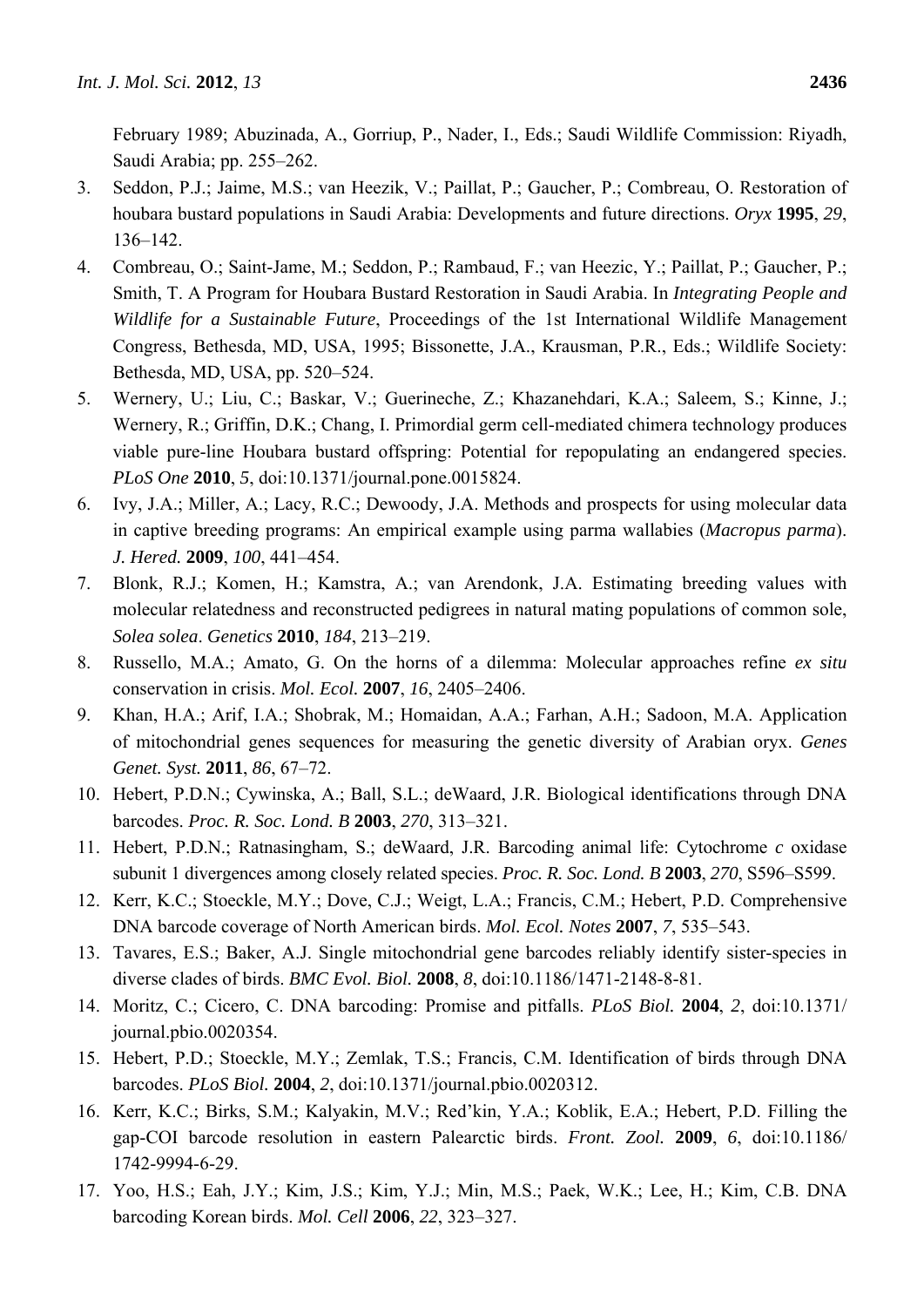- 18. Vilaça, S.T.; Lacerda, D.R.; Sari, H.E.R.; Santos, F.R. DNA-based identification applied to Thamnophilidae (Passeriformes) species: The first barcodes of Neotropical birds. *Rev. Bras. Ornitol.*  **2006**, *14*, 7–13.
- 19. Chaves, A.V.; Clozato, C.L.; Lacerda, D.R.; Sari, E.H.R.; Santos, F.R. Molecular taxonomy of brazilian tyrant-flycatchers (Passeriformes: Tyrannidae). *Mol. Ecol. Resour.* **2008**, *8*, 1169–1177.
- 20. Khan, H.A.; Arif, I.A.; Shobrak, M. DNA barcodes of arabian partridge and philby's rock partridge: Implications for phylogeny and species identification. *Evol. Bioinform.* **2010**, *6*, 151–158.
- 21. Arif, I.A.; Khan, H.A.; Shobrak, M.; Williams, J. Cytochrome *c* oxidase subunit I barcoding of the green bee-eater (*Merops orientalis*). *Genet. Mol. Res.* **2011**, *10*, in press.
- 22. Howlett, J.C.; Hölzer, W.; Bailey, T.A.; Wernery, U.; Samour, J.H.; Naldo, J.L. Serum bile acids in captive bustards. *Zentr. Vet. B* **1999**, *46*, 701–705.
- 23. Bailey, T.A.; Wernery, U.; Howlett, J.; Naldo, J.; Samour, J.H. Age-related plasma chemistry changes in houbara and kori bustards in the United Arab Emirates. *J. Wildl. Dis.* **1999**, *35*, 31–37.
- 24. Gelinaud, G.; Combreau, O.; Seddon, P.J. First breeding by captive-bred houbara bustards introduced in central Saudi Arabia. *J. Arid Environ.* **1997**, *35*, 527–534.
- 25. Greth, A.; Andral, B.; Gerbermann, H.; Vassart, M.; Gerlach, H.; Launay, F. Chlamydiosis in a captive group of Houbara bustards (*Chlamydotis undulata*). *Avian Dis.* **1993**, *37*, 1117–1120.
- 26. Jalme, M.S.; Gaucher, P.; Paillat, P. Artificial insemination in Houbara bustards (*Chlamydotis undulata*): Influence of the number of spermatozoa and insemination frequency on fertility and ability to hatch. *J. Reprod. Fertil.* **1994**, *100*, 93–103.
- 27. D'aloia, M.A.; Samour, J.H.; Howlett, J.C.; Bailey, T.A.; Naldo, J. Normal blood chemistry of the Houbara bustard (*Chlamydotis undulata*). *Avian Pathol.* **1996**, *25*, 167–173.
- 28. Ostrowski, S.; Ancrenaz, M.; Saint-Jalme, M.; Greth, A. Concurrent avian pox and Newcastle disease infection in a Houbara bustard (*Chlamydotts undulatd*). *Avian Pathol.* **1995**, *24*, 573–577.
- 29. Khan, O.A.; Shuaib, M.A.; Rhman, S.S.; Ismail, M.M.; Hammad, Y.A.; Baky, M.H.; Fusaro, A.; Salviato, A.; Cattoli, G. Isolation and identification of highly pathogenic avian influenza H5N1 virus from Houbara bustards (*Chlamydotis undulata macqueenii*) and contact falcons. *Avian Pathol.*  **2009**, *38*, 35–39.
- 30. Facon, C.; Guerin, J.L.; Lacroix, F. Assessment of newcastle disease vaccination of houbara bustard breeders (*Chlamydotis undulata undulata*). *J. Wildl. Dis.* **2005**, *41*, 768–774.
- 31. Idaghdour, Y.; Broderick, D.; Korrida, A.; Chbel, F. Mitochondrial control region diversity of the houbara bustard *Chlamydotis undulata* complex and genetic structure along the Atlantic seaboard of North Africa. *Mol. Ecol.* **2004**, *13*, 43–54.
- 32. Khan, H.A.; Arif, I.A.; Bahkali, A.H.; Al Farhan, A.H.; Al Homaidan, A.A. Bayesian, maximum parsimony and UPGMA models for inferring the phylogenies of antelopes using mitochondrial markers. *Evol. Bioinform.* **2008**, *4*, 263–270.
- 33. Tateno, Y.; Takezaki, N.; Nei, M. Relative efficiencies of the maximum-likelihood, neighbor-joining, and maximum-parsimony methods when substitution rate varies with site. *Mol. Biol. Evol.* **1994**, *11*, 261–277.
- 34. Arif, I.A.; Khan, H.A. Molecular markers for biodiversity analysis of wildlife animals: A brief review. *Anim. Biodivers. Conserv.* **2009**, *32*, 9–17.